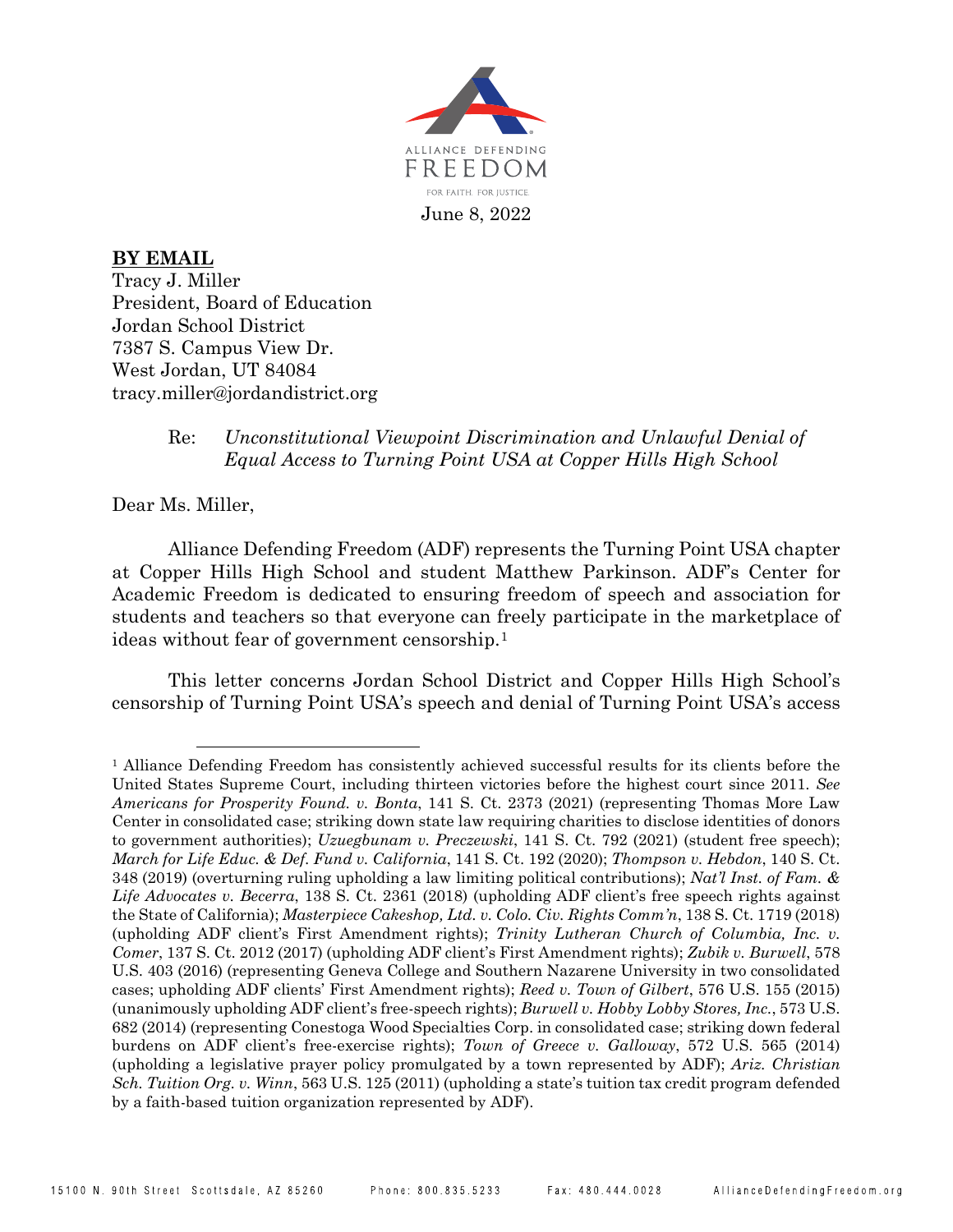to the same rights, benefits, and privileges that the district and school provide to other student groups. District and school officials' actions violate clearly established law, including the Equal Access Act and First Amendment.

To avoid legal action, Jordan School District and Copper Hills High School must immediately provide equal access to Turning Point USA and implement policies to ensure all clubs receive equal access and treatment consistent with the First Amendment.

## **Factual Background**

Turning Point USA is a national organization with over a thousand studentled chapters at high schools and colleges throughout the United States, including at Copper Hills High School. The district and school first recognized the Turning Point USA chapter in October 2021. Its mission, like that of other chapters, is to educate students about the importance of freedom, free markets, and limited government. Toward that aim, the chapter holds periodic meetings and pre-approved tabling events during noninstructional time.

From the beginning, district and school officials have been hostile to Turning Point's views. In a February 9, 2022 meeting with the school's club leaders, Copper Hills Principal Bryan Veazie referred to Turning Point USA as a "radical Republican group." In a discussion with the chapter's officers the next day, Principal Veazie elaborated that he viewed Turning Point USA as a "far-right" and "extreme" group based on the views expressed on the national organization's website. In that same meeting, the principal informed the chapter's officers that school and district officials barred the chapter from affiliation with the national Turning Point USA organization. Thus, the district and school only allowed the chapter to use the name "Turning Point" instead of its desired moniker, "Turning Point USA."

Officials' hostility has also extended to censorship. The chapter sought and received the school's pre-approval to table at lunch during the week of March 7, 2022 to share its views with other students and recruit for the chapter. At the table on March 7, the group displayed posters, pins, and stickers expressing its views, such as "Socialism Sucks," "Always Love America," "I'm a Conservative," and "Don't Tread On Me." The table proved popular, attracting fourteen new members to the group. And it caused no disruption to school activities.

The chapter again tabled at lunch on March 9. It displayed the same posters, pins, and stickers as at the previous table. The table again proved popular, drawing in seven new members. But this time, school officials abruptly put an end to the group's speech. When she became aware of the table, Assistant Principal Rufine Einzinger instructed the chapter's officers to take down the "Socialism Sucks," "I'm a Conservative," and "Always Love America" posters. She reasoned that the posters did not represent "both sides." She also informed the group that—notwithstanding the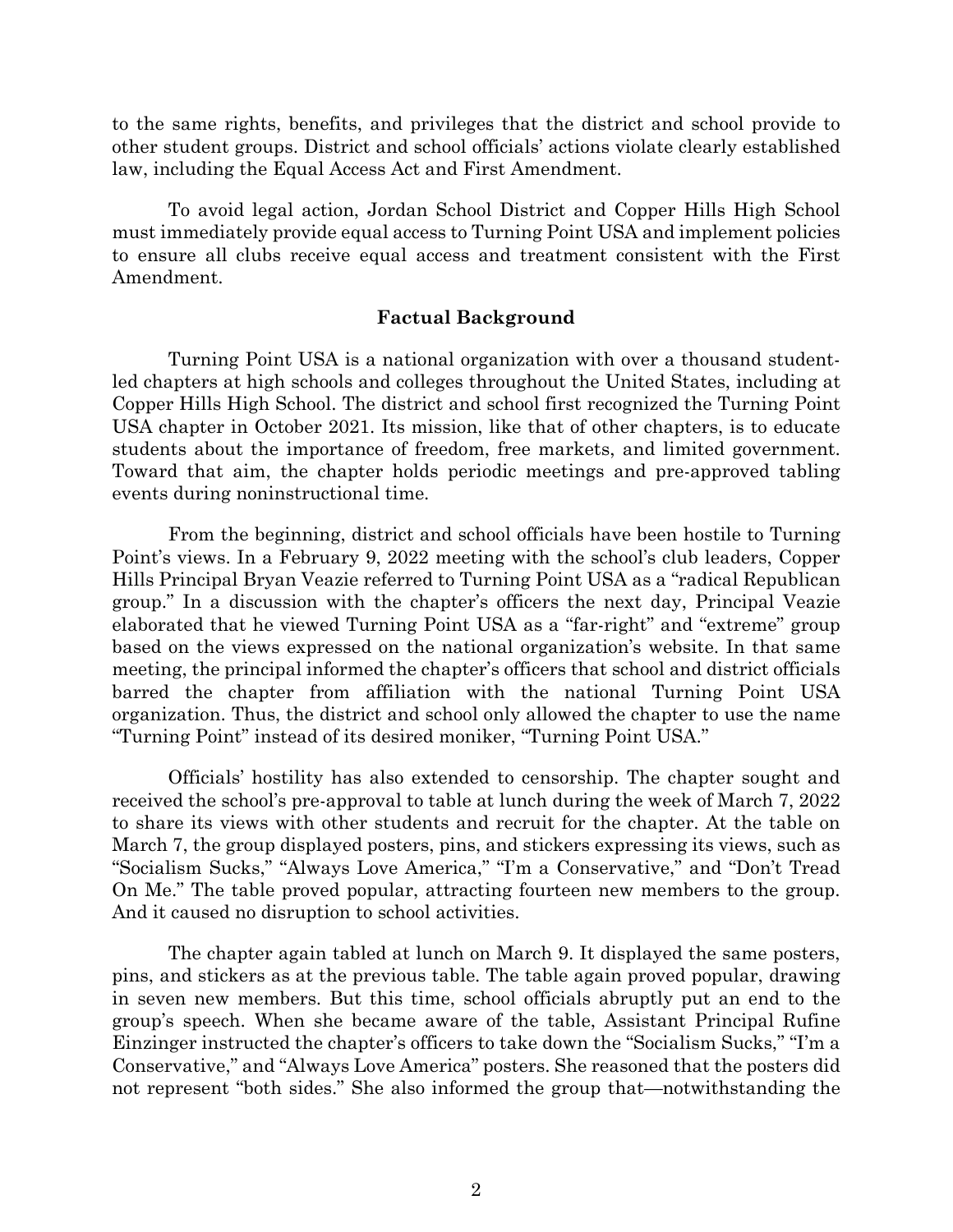school's pre-approval—it did not have permission to table. The assistant principal shut the table down and marched the chapter's officers to Principal Veazie's office.

Despite recognizing that the district and school created a limited open forum for student groups, Principal Veazie told the club's officers that they needed to balance out their speech with viewpoints they opposed. He wanted the chapter to focus on creating a "welcome, safe, and comfortable" environment. In pursuit of that end, Principal Veazie told students that no law, policy, guideline, or rule told him what speech he could allow at school. Rather, he reserved for himself the power to make those censorship decisions based on his own assessment of the—otherwise unidentified—"good-bad, pros-cons, [and] unintended consequences." And he even went so far as to accuse the chapter's posters of "defam[ing]" other forms of government—if that's even possible.

Two weeks later, Principal Veazie gave a different rationale for shutting down the chapter's speech. In a March 23, 2022 meeting with the chapter's officers, Principal Veazie claimed that the chapter's tabling had actually violated the district's pre-approval requirement for speech and that the chapter did not need to balance its speech with opposing viewpoints. The two district policies at issue, AA425 and AA443, require students to seek the school's consent before distributing printed materials at school. In Principal Veazie's estimation, the policies vest him with the authority to regulate speech for the "safety and well-being of all students." The chapter's officers engaged in a question-and-answer session to probe the depths of Principal Veazie's discretion. Principal Veazie gave his censorship decisions on the fly. For example, the word "sucks" was out because the school apparently did not want to endorse that terminology. But "scares" was ok. Principal Veazie urged the students to avoid saying things that some may "perceive[ ]" to be "offensive." He again stressed his mission to ensure that all students feel "welcome, safe, and comfortable."

But district and school officials do not require other student groups to abide by these restrictions. Numerous other student groups use the same name as their associated national organizations. For example, officials allow Copper Hills' SkillsUSA club to use the same name as the national organization, instead of limiting it to "Skills." *Compare* Copper Hills High School Club Descriptions, <https://bit.ly/3jvKXNL> (last accessed June 8, 2022), *with* SkillsUSA, <https://www.skillsusa.org/> (last accessed June 8, 2022). And the FCCLA – Family, Career and Community Leaders of America also shares the same name as its national organization. *Compare* Copper Hills High School Club Descriptions, <https://bit.ly/3jvKXNL> (last accessed June 8, 2022), *with* FCCLA, *About*, <https://fcclainc.org/about> (last accessed June 8, 2022). Many similar examples exist.

Nor do district and school officials limit the similar or even vulgar speech of other student groups. The Slam Poetry club posted a video—publicly available on the school's website—proclaiming that "being dead sucks." Copper Hills High School, *The 2019 Poetry Slam Review!*,<https://bit.ly/3uxJmgC> (last accessed June 8, 2022). And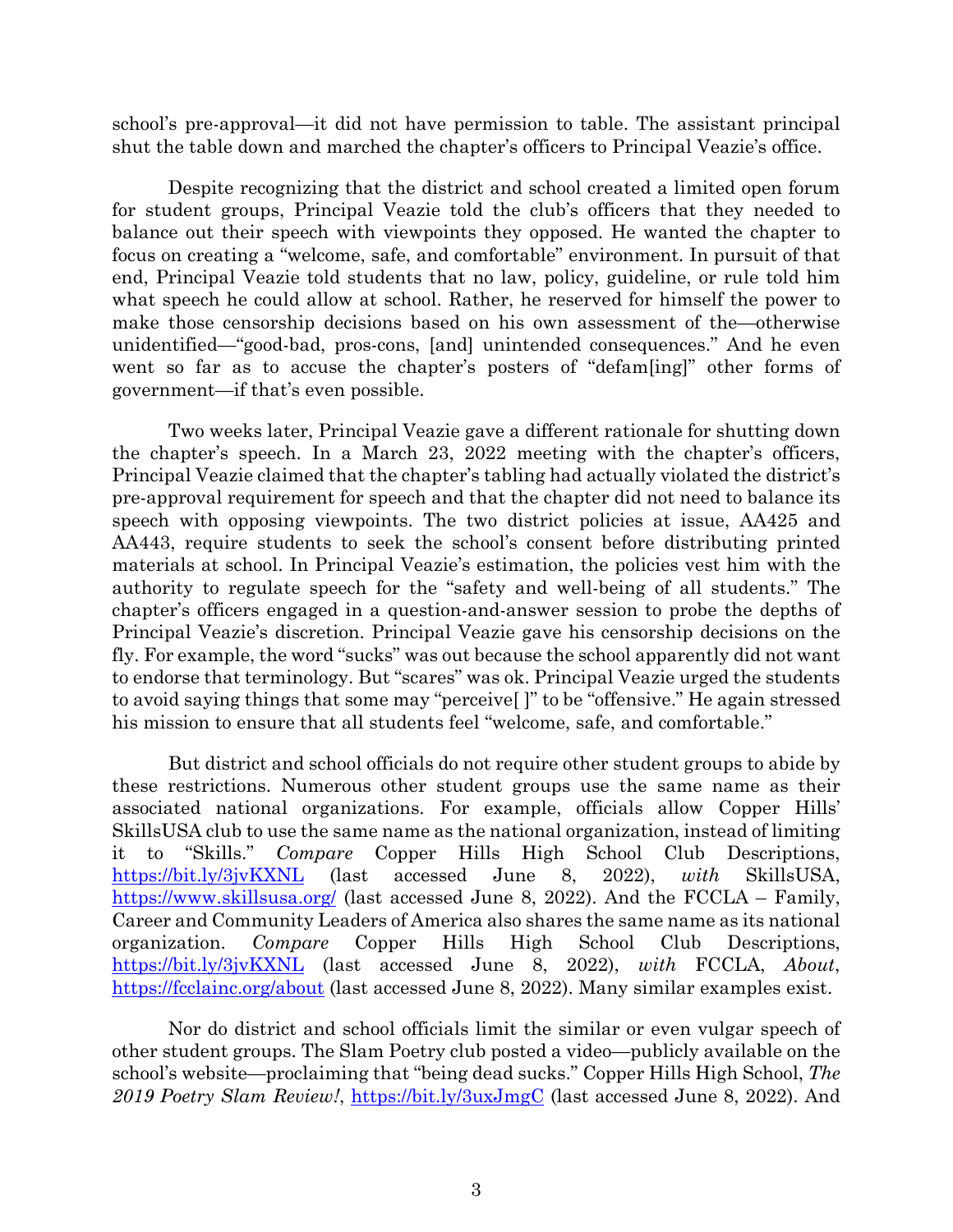the W.I.S.E. (Women Inspiring Strength & Empowerment) club also has a video on the school's website with song lyrics claiming repeatedly that girls "run this mutha." Copper Hills High School, *W.I.S.E. Rush Video*,<https://bit.ly/37Gxlwk> (last accessed June 8, 2022).

## **Analysis**

The district and school's restrictions on Turning Point USA violate the Equal Access Act and the First Amendment.

The Equal Access Act, 20 U.S.C. §§ 4071–74, requires the district and school to provide Turning Point USA with exactly the same rights, benefits, and privileges that all other non-curricular clubs receive. As Principal Veazie recognized, the district has opened itself to student clubs as a limited open forum. Jordan School District, Policy AA443 – Student Clubs (Limited Open Forum), § I.A. That triggers the Act's requirements. The district and school "may not deny other clubs, on the basis of the content of their speech, equal access to meet on school premises during noninstructional time." *Bd. of Educ. v. Mergens*, 496 U.S. 226, 236 (1990).

The First Amendment provides broad protection from government interference with speech and associational freedoms. The Supreme Court has "made clear that students do not shed their constitutional rights to freedom of speech or expression, even at the school house gate." *Mahanoy Area Sch. Dist. v. B.L.*, 141 S. Ct. 2038, 2044 (2021) (cleaned up). School officials cannot restrict student speech out of the "mere desire to avoid the discomfort and unpleasantness that always accompany" a potentially "unpopular viewpoint." *Tinker v. Des Moines Ind. Cmty. Sch. Dist.*, 393 U.S. 503, 509 (1969). And, even in the school setting, prior restraints on speech come with a "heavy presumption" of unconstitutionality. *Burch v. Barker*, 861 F.2d 1149, 1154 (9th Cir. 1988).

Specifically, the district and school violate both the Act and the Constitution by: (1) prohibiting the chapter from using the same name as the national Turning Point USA organization; (2) prohibiting the chapter from using its desired posters to communicate its message; and (3) requiring the chapter to receive pre-approval to distribute its materials.

First, district and school officials cannot deny the chapter its desired name, especially when they allow other student groups to use the name associated with their respective national organizations. Other groups, like SkillsUSA, use the same name as the national organization and even the exact same term, "USA," that district officials prohibited the Turning Point USA chapter from using. That unequal treatment violates the Equal Access Act. It also violates the First Amendment because group names have "profound expressive meaning." *Colin ex rel. Colin v. Orange Unified Sch. Dist.*, 83 F. Supp. 2d 1135, 1148 (C.D. Cal. 2000). A chapter retains the First Amendment freedom to associate with a national group and present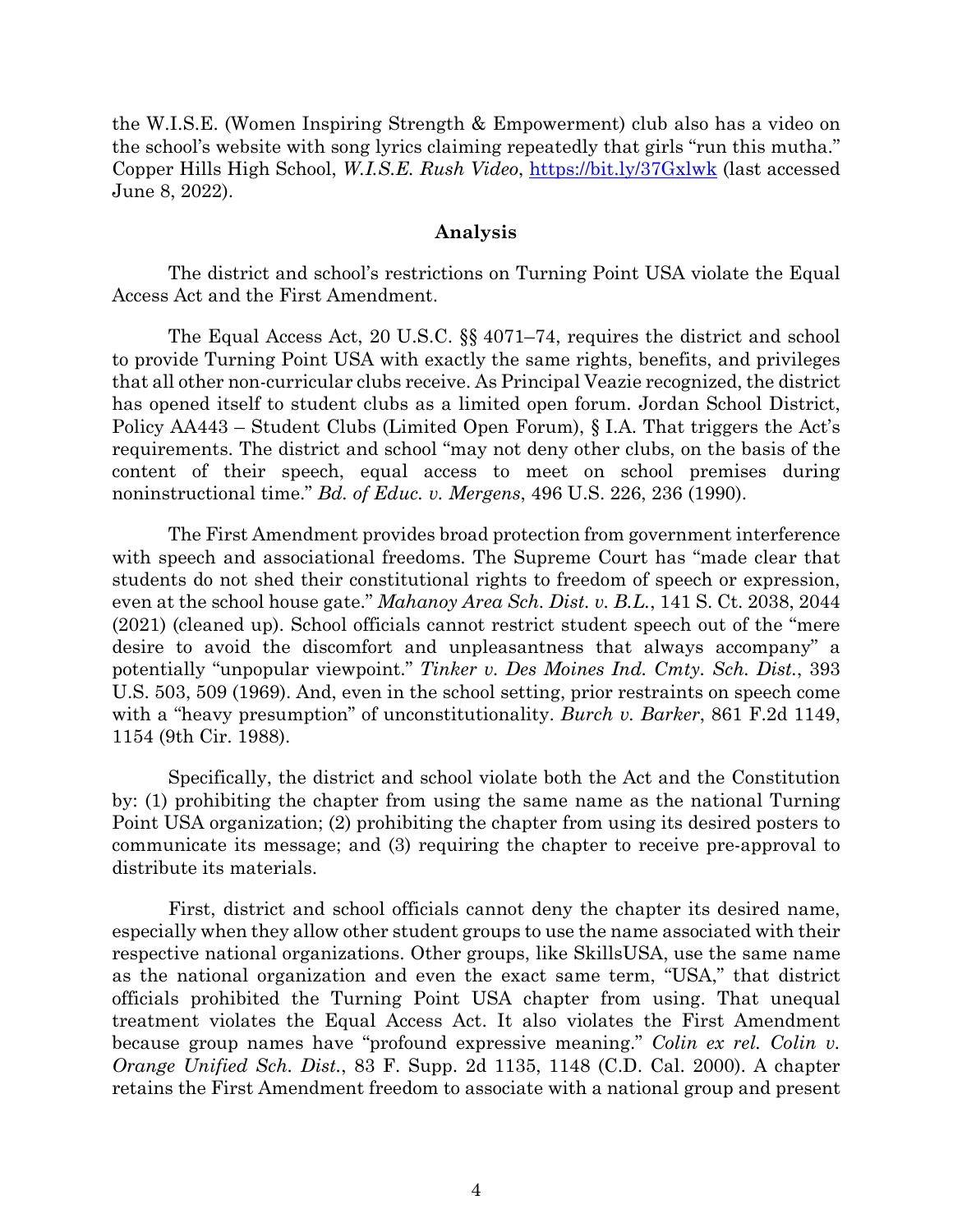its message in alignment with that national group. *See Hurley v. Irish-Am. Gay, Lesbian & Bisexual Grp. of Boston*, 515 U.S. 557, 574–75 (1995). And Principal Veazie made clear that he regarded the content and viewpoint of the national organization's speech as "extreme" and "far-right." But the First Amendment does not permit that viewpoint discrimination. *Tinker*, 393 U.S. at 509.

Second, school officials targeted the chapter's posters, flyers, and pins for the message expressed while allowing other similar—and even vulgar—speech from other groups. Equal access means administrators cannot "discriminate against" a group because of the "political . . . content"—like "Socialism Sucks"—of its speech. 20 U.S.C. § 4071(a). It also means administrators cannot prohibit the chapter from criticizing socialism by using the term "sucks" when another student group has used that exact same term in a video on the school's website. And the school's website even features another student group's video with vulgar song lyrics. That unequal treatment violates the Act.

The First Amendment also forbids such censorship. The chapter tabled on March 7 with the same signs and with no evidence of any disruption to school activities. The "mere . . . discomfort," *Tinker*, 393 U.S. at 509, of a school administrator on March 9 caused the administration to censor the chapter's speech. And Principal Veazie later said the school did not want to endorse the chapter's chosen terminology. Neither justification meets "*Tinker*'s demanding standard." *Mahanoy*, 141 S. Ct. at 2048; *accord Mergens*, 496 U.S. at 250 ("schools do not endorse" student speech "they fail to censor"). "District officials are not at liberty to suppress or punish speech simply because they disagree with it, or because it takes a political or social viewpoint different from that subscribed to by the majority." *Taylor v. Roswell Ind. Sch. Dist.*, 713 F.3d 25, 51 (10th Cir. 2013) (cleaned up).

Third, the district's prior approval requirement also violates the First Amendment and the Act. The policy requires the "consent of the school principal" to distribute "printed material of any nature." Jordan School District, Policy AA425 – Printed Materials – Speech and Manners, § II.B.1. The policy provides no factors to guide the principal's exercise of consent. As Principal Veazie admitted, he can weigh—in his own estimation—the "good-bad, pros-cons, [and] unintended consequences" of any speech. But school policies are only "safe" from constitutional "attack" when they provide both "procedural safeguards" and "substantive constraints on official discretion." *Taylor*, 713 F.3d at 43 (reviewing school prior restraint that required "prompt and transparent decision making," two levels of appellate review, and a determination that student literature distribution "would cause a substantial disruption or a material interference with the normal operation of the school" (cleaned up)). The policy here provides neither. Indeed, it has *no* procedural or substantive safeguards. When, as here, a prior restraint "involves appraisal of facts, the exercise of judgment, and the formation of an opinion," then "the danger of censorship and of abridgment of our precious First Amendment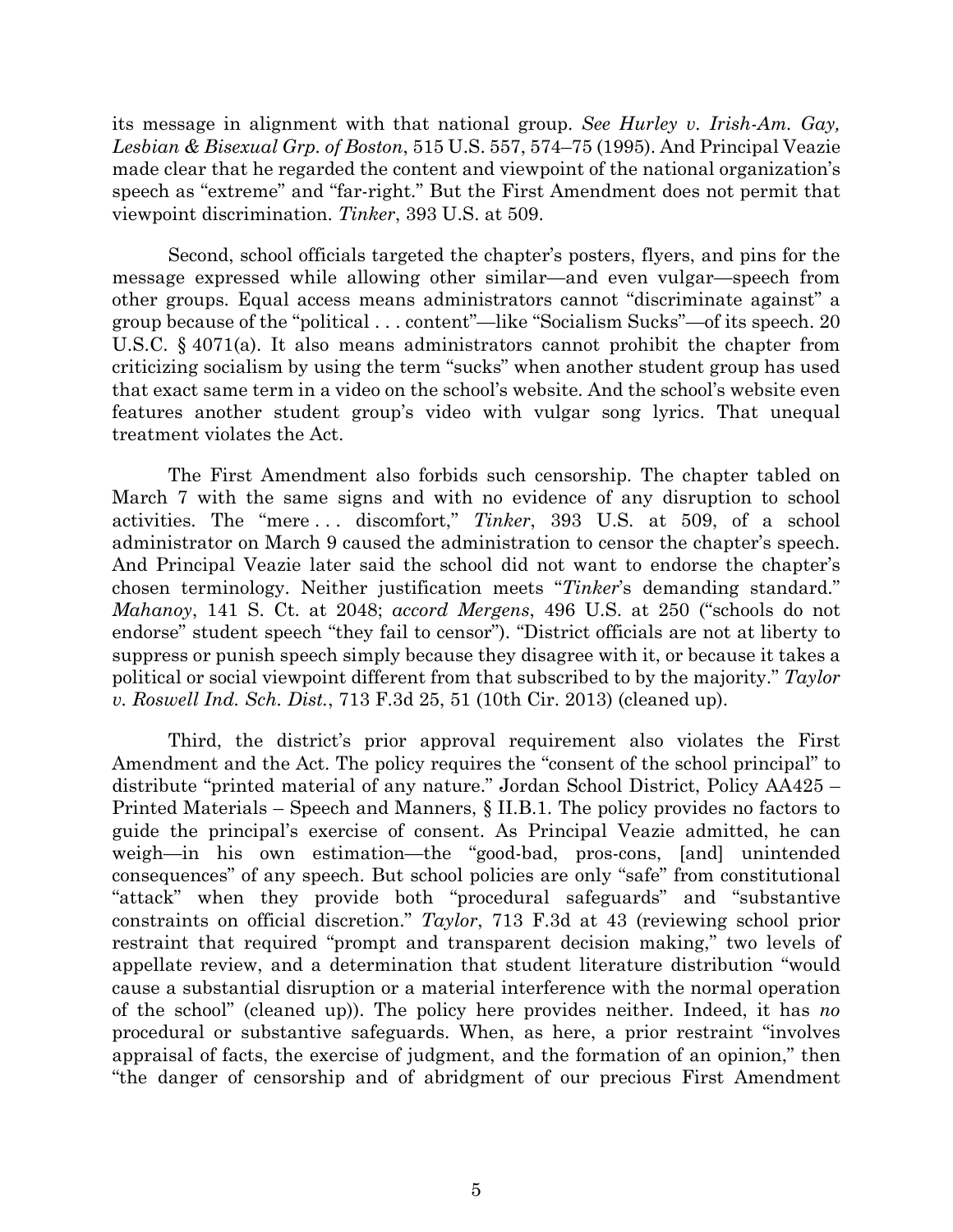freedoms is too great to be permitted." *Forsyth Cnty. v. Nationalist Movement*, 505 U.S. 123, 131 (1992).

As for the Act, when school officials first shut down the chapter's speech, they said that the group needed to present "both sides" of the issue. Only two weeks later did Principal Veazie mention the prior approval requirement. That delay raises the strong inference that school officials do not enforce the prior approval requirement against other student organizations. But the Act demands equal treatment among student groups. The district and school cannot selectively enforce their policies against Turning Point USA.

## **Conclusion**

Based on the above, we request that you assure us in writing that Turning Point USA at Copper Hills High School will receive the same rights, benefits, and privileges as other noncurricular student groups at the school, including assuring us that:

- (1) the district and school will recognize the chapter by its desired name, Turning Point USA;
- (2) the district and school will not censor or otherwise discriminate against the chapter based on the content or viewpoint of the chapter's speech and will allow the chapter to display materials with the messages "Socialism Sucks," "Always Love America," "I'm a Conservative," "Don't Tread On Me," and other similar messages; and
- (3) the district and school will not enforce their prior approval requirement against the chapter.

Additionally, to prevent the district and school from future statutory and constitutional violations, we also request that the Jordan School District Board of Education adopt at its July 26, 2022 meeting policies that, in compliance with the Equal Access Act and First Amendment, prohibit the District's schools, administrators, and teachers from denying a club its desired name, discriminating against the content and viewpoint of a club's speech, and subjecting student literature distribution to an unlawful prior restraint.

If you fail to grant these requests by June 24, 2022, we will have no option but to advise our clients of other avenues for vindicating their rights. Please immediately place a litigation hold on all email accounts, document collections, social media accounts, and all other sources of information or communications (including electronically stored information) that reference in any way the facts discussed above, Turning Point USA, or Mr. Matthew Parkinson.